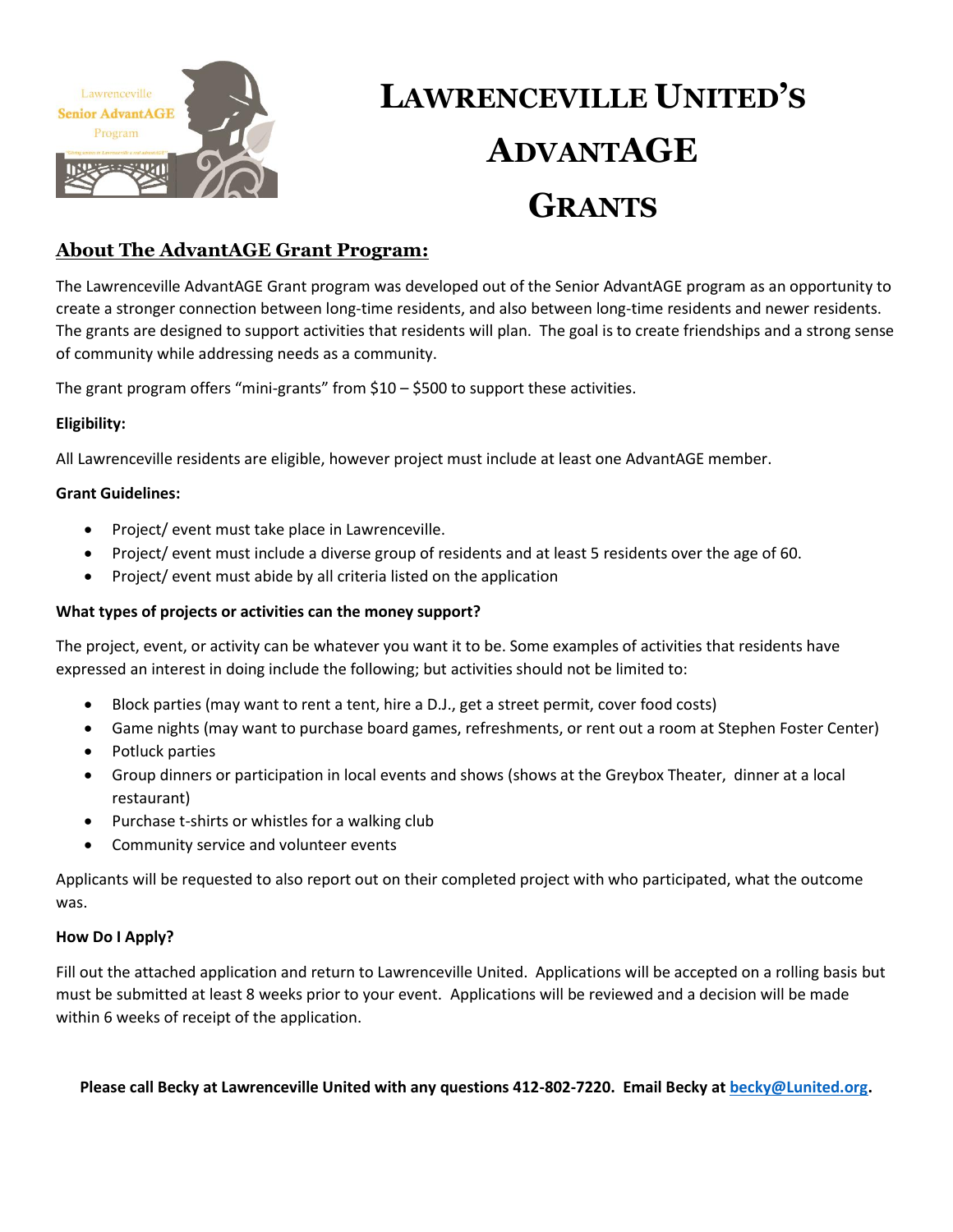

# **LAWRENCEVILLE UNITED'S ADVANTAGE GRANT APPLICATION**

## **Please fill out the application below for an AdvantAGE Mini Grant today!**

### **Please complete the application answering the following criteria:**

- Diversity of residents involved
- Full completion of application
- Creativity of activity, project, or event proposed
- Impact of project or event on the surrounding community
- Ability of project or event to help connect long-time and new residents
- Ability of project to connect aging residents with new Lawrenceville businesses or resources
- Capacity of applicant to implement project

**Applications will be reviewed by a Steering Committee of Lawrenceville residents, community partners, and Senior AdvantAGE members. Answer every item with as much detail as possible. If needed, please feel free to attach additional sheets of paper.** 

### **Please fill out the information below:**

| 1. Contact Information:                                                          |  |
|----------------------------------------------------------------------------------|--|
|                                                                                  |  |
|                                                                                  |  |
|                                                                                  |  |
| AdvantAGE ID Number of member (s) participating: _______________________________ |  |
| 2. Project information:                                                          |  |
| What are you proposing to do?                                                    |  |
|                                                                                  |  |
|                                                                                  |  |

**How does the project align with the grant criteria outlined above? What impact will it have for the residents involved or on the community?**

**\_\_\_\_\_\_\_\_\_\_\_\_\_\_\_\_\_\_\_\_\_\_\_\_\_\_\_\_\_\_\_\_\_\_\_\_\_\_\_\_\_\_\_\_\_\_\_\_\_\_\_\_\_\_\_\_\_\_\_\_\_\_\_\_\_\_\_\_\_\_\_\_\_\_\_\_\_\_\_\_\_\_\_\_\_\_\_\_\_\_\_\_\_\_\_\_\_\_ \_\_\_\_\_\_\_\_\_\_\_\_\_\_\_\_\_\_\_\_\_\_\_\_\_\_\_\_\_\_\_\_\_\_\_\_\_\_\_\_\_\_\_\_\_\_\_\_\_\_\_\_\_\_\_\_\_\_\_\_\_\_\_\_\_\_\_\_\_\_\_\_\_\_\_\_\_\_\_\_\_\_\_\_\_\_\_\_\_\_\_\_\_\_\_\_\_\_ \_\_\_\_\_\_\_\_\_\_\_\_\_\_\_\_\_\_\_\_\_\_\_\_\_\_\_\_\_\_\_\_\_\_\_\_\_\_\_\_\_\_\_\_\_\_\_\_\_\_\_\_\_\_\_\_\_\_\_\_\_\_\_\_\_\_\_\_\_\_\_\_\_\_\_\_\_\_\_\_\_\_\_\_\_\_\_\_\_\_\_\_\_\_\_\_\_\_ \_\_\_\_\_\_\_\_\_\_\_\_\_\_\_\_\_\_\_\_\_\_\_\_\_\_\_\_\_\_\_\_\_\_\_\_\_\_\_\_\_\_\_\_\_\_\_\_\_\_\_\_\_\_\_\_\_\_\_\_\_\_\_\_\_\_\_\_\_\_\_\_\_\_\_\_\_\_\_\_\_\_\_\_\_\_\_\_\_\_\_\_\_\_\_\_\_\_ \_\_\_\_\_\_\_\_\_\_\_\_\_\_\_\_\_\_\_\_\_\_\_\_\_\_\_\_\_\_\_\_\_\_\_\_\_\_\_\_\_\_\_\_\_\_\_\_\_\_\_\_\_\_\_\_\_\_\_\_\_\_\_\_\_\_\_\_\_\_\_\_\_\_\_\_\_\_\_\_\_\_\_\_\_\_\_\_\_\_\_\_\_\_\_\_\_\_ \_\_\_\_\_\_\_\_\_\_\_\_\_\_\_\_\_\_\_\_\_\_\_\_\_\_\_\_\_\_\_\_\_\_\_\_\_\_\_\_\_\_\_\_\_\_\_\_\_\_\_\_\_\_\_\_\_\_\_\_\_\_\_\_\_\_\_\_\_\_\_\_\_\_\_\_\_\_\_\_\_\_\_\_\_\_\_\_\_\_\_\_\_\_\_\_\_\_ \_\_\_\_\_\_\_\_\_\_\_\_\_\_\_\_\_\_\_\_\_\_\_\_\_\_\_\_\_\_\_\_\_\_\_\_\_\_\_\_\_\_\_\_\_\_\_\_\_\_\_\_\_\_\_\_\_\_\_\_\_\_\_\_\_\_\_\_\_\_\_\_\_\_\_\_\_\_\_\_\_\_\_\_\_\_\_\_\_\_\_\_\_\_\_\_\_\_** 

**\_\_\_\_\_\_\_\_\_\_\_\_\_\_\_\_\_\_\_\_\_\_\_\_\_\_\_\_\_\_\_\_\_\_\_\_\_\_\_\_\_\_\_\_\_\_\_\_\_\_\_\_\_\_\_\_\_\_\_\_\_\_\_\_\_\_\_\_\_\_\_\_\_\_\_\_\_\_\_\_\_\_\_\_\_\_\_\_\_\_\_\_\_\_\_\_\_\_ \_\_\_\_\_\_\_\_\_\_\_\_\_\_\_\_\_\_\_\_\_\_\_\_\_\_\_\_\_\_\_\_\_\_\_\_\_\_\_\_\_\_\_\_\_\_\_\_\_\_\_\_\_\_\_\_\_\_\_\_\_\_\_\_\_\_\_\_\_\_\_\_\_\_\_\_\_\_\_\_\_\_\_\_\_\_\_\_\_\_\_\_\_\_\_\_\_\_**